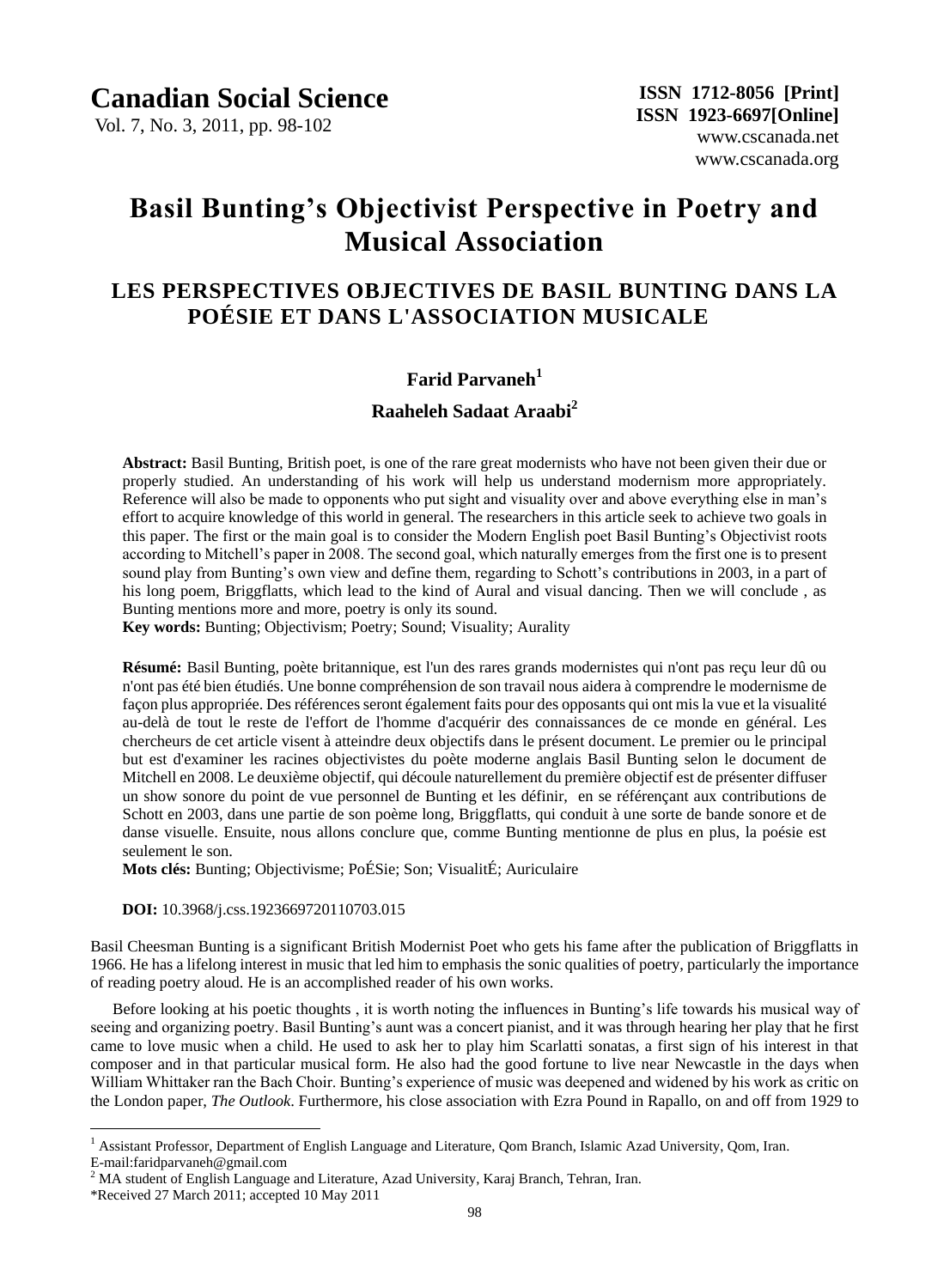1933, cannot but have encouraged his love of music. Pound, especially in the 1920"s, was passionately interested in it and went as far as to compose an opera about Villon, *Le Testament*, and a violin sonata. In the summer of 1933, Bunting was on Pound"s organization committee for the first series of his concerts in Rapallo, and he wrote a review of the opening recital by Olga Rudge and Gerhard Munch in *Il Mare* of 1<sup>st</sup> July. Also while in Italy, Bunting came across some manuscripts by the Italian musicologist, Oscar Chilesotti (1848-1916), that were apparently of interest to pound.

Bunting's Objectivist roots, as Diane Mitchell believes, partially account for what might be termed his formalism. George Oppen, a member of the 1930s movement, explained it in 1966 in terms of the poem as an object and the concomitant restraint of the poet's interiority:

Oppen"s explanation underlines the fact that this…[movement] was not…principally concerned with people"s objective attitude to reality, but "the poet"s recognition of the necessity of form, the objectification of the poem." Oppen"s statement, in stressing the form of the poem, is at pains to insist that we should value a poem not because, as in confessional poetry, we are invited to share the tortured ego of the poet (Plath, Berryman,much of Lowell), but because the poem itself has achieved an equilibrium of its own, "an objectification."(Tomlinson, "Objectivism" 136-37)

Bunting similarly "stresses that a poet is an artificer:" A work of art is something constructed, something made in the same way that a potter makes a bowl'''(138). He is therefore, like Oppen, "opposed to both the manipulation of the poet's personality in appealing to the reader and to the over-insistence of a rhetoric that would lay hold of the reader"s feelings and try to inflate them"(Tomlinson 138). Charles Tomlinson explains that, according to Objectivism, a poem is not "a personal soap opera"(145), but rather grows out of and reflects "the integrity of the poet"s handling of language and subject-matter"(145). In other words, "the Objectivist poet is not saying "look at me,"but "look at the form of what I have made""(145).Bunting in his 1932 *Open Letter to Zukofsky* provides the following analogy as an illustration of "what I would understand by Objectivism, if the word were mine"(qtd. in Reagan 241):

If I buy a hat I am content that it should fit, be impermeable of good texture, and of colour and cut not outrageously out of fashion. If I am a hatmaker I seek instruction in a series of limited practical operations ending in the production of a good hat with the least possible waste of effort and expense. I NEVER want a philosophy of hats, a metaphysical idea of Hat in the abstract, nor in any case a great deal of talk about hats.(qtd. in Reagan 240-41)

It is absurd to abstract an essence of *hat* or to understand a hat as anything other than a discrete object. There is therefore no point in theorizing about hats or, perhaps more importantly, psychoanalyzing a hat because a hatmaker does not provide the kind of content in his or her product that is amenable to psychoanalysis. Bunting uses another analogy based on craftsmanship in 1969:

A work of art is something constructed, something made in the same way that a potter makes a bowl. A bowl may be useful but it may be there only because the potter liked that shape, and it's a beautiful thing. The attempt to find any meaning in it would be manifestly absurd.(qtd. in Milne 288)

Donald Davie associates this particular analogy with William Carlos Williams in 1944 talking about "the necessity of form, the objectification of the poem," when he defined a poem as " a small or large machine made of words"(Davie, "English and American" 278). Davie notes that these kinds of declarations are rarely "worded with care"(280), and therefore also rarely "defensible as [they] stand…"(280). As Peter Makin observes, in a more specifically poetic context Bunting's statements of this type generally amount to, "in effect, [the claim that] 'Poetry is only its sound'"(Bunting 239).

 *Briggflatts* has come to be heralded as one the most important of post-war British poems. Yet it has been most famously acclaimed for its sound. Bunting"s own pronouncements about sound"s primacy and its import for *Briggflatts* are the stuff of legend:

There is no need of any theory for what gives pleasure through the ear, music or poetry. The theoreticians will follow the artist and fail to explain him. The sound, whether it be in words or notes, is all that matters. It is perfectly possible to delight an audience by reading poetry of sufficient quality in a language it does not know.("The Poet's Point of View" 81)

I have never said that poetry consists only of sound. I said again and again that the essential thing is the sound. Without the sound, there isn't any poetry.

Briggflatts needs no explanation. The sound of the words spoken aloud is itself the meaning, just as the sound of the notes played on the proper instrument is the meaning of any piece of music.("A Note on Briggflatts" n.p.)

Briggflatts is just onomatopoeia. That's all it is. It's really very simple. (Makin, Shaping 242)

And these are but a representative sampling. Yet they have faced their share of derision – most strenuously from Peter Dale"s *Basil Bunting and the Quonk and Groggle School of Poetry* and Peter Ure"s *The Sound of Poetry: A Rejoinder to*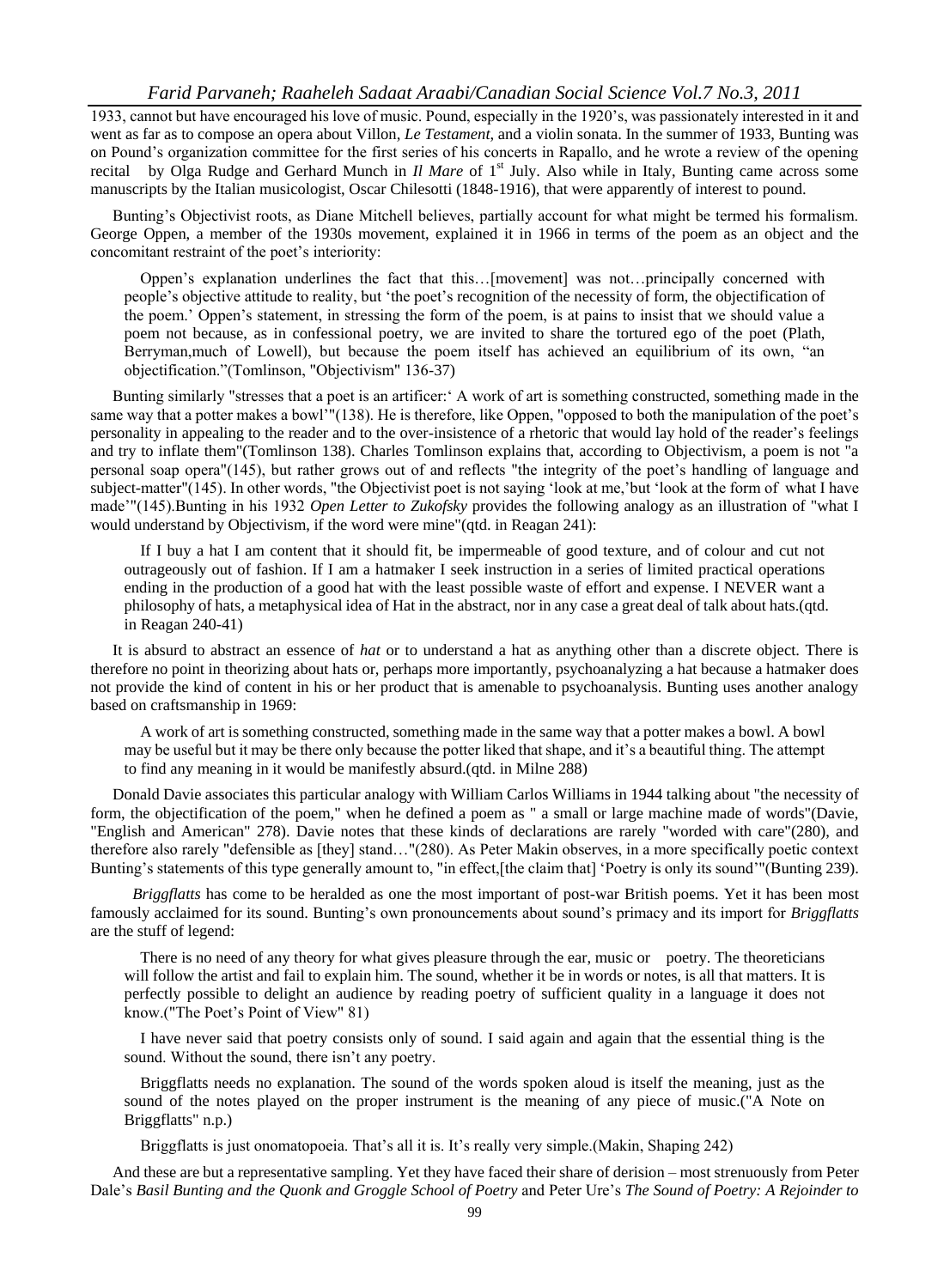#### *Farid Parvaneh; Raaheleh Sadaat Araabi/Canadian Social Science Vol.7 No.3, 2011*

*Basil Bunting.* Even Bunting"s supporters usually find themselves constructing a distance between his poetry and his comment: "There is every reason to follow Lawrence"s warning: Never trust the artist. Trust the tale; there is no reason to expect Bunting"s comments on his own verse, or his theories about verse in general, to be consistent with his practice"(100). Yet when we trust the tale that is *Briggflatts*, sound is absolutely essential to its meaning. It *is not* the only thing – it is bound up with thematic, syntactic and visual meanings to forge a series of tensile nexuses – but it is the overarching force. And in this article the researcher appreciates David Scott study for expanding the existing acknowledgement of that force, following him, she explores the poem"s sonic minutiae and the particularized rhythms of its component parts. Through such mining, meanings begin to arise anew and inform the social and political implications of the poem"s formal and historical layering. Bunting commits to sound an ethical force that questions assumptions and interpretive frameworks, and enriches the means by which human beings stand towards each other and their inhabited landscapes.

Throughout his life, Bunting remained adamant that poetry"s primary affinity was to music, but that its lifeblood plundered an even more primeval force – that of the dance:

The movements of the human body dancing dictate a rhythm. It is not at all difficult to see how music is born… I don"t need to elaborate, or to show how all the elements of music arise. The fundamental one is there, dictated by the human body doing what it is natural for it to do. Poetry must arise very similarly, from the grunts and cries of the dancers. It is very closely related to music from its birth, and both are tied ultimately to the body and its movements. ("The Codex" 3)

Hugh Kenner similarly remembers Bunting"s insistence on this bedrock:

He talked of the primacy of dance – "Watch your children when they are going to school; they don't walk – they dance!" He had even known, he said, a naturalist who came upon a tribe of gorillas dancing. The dance is in our animal blood, and so is the rhythmic chanting of unintelligible sounds; and the poet is he who can gather up this blood-rite and miraculously contrive that the words shall make gestures of meaning as well.("Sound of Sense"65)

The dance predominates and should remain present as poetry's physical core and the retainer of its suppleness: "Whatever refinements and subtleties poetry and music may introduce, if they lose touch altogether with the simplicity of the dance, with the motions of the human body…people will no longer feel them as music and poetry. They will respond to them, no doubt , but not with the exhilaration that dancing brings. They"ll not think of them as human concerns; they will find them tedious"("The Codex"4). But how, then, to maintain that motion and exhilaration? How to construct in poetry a dance that transcends metaphor?

 Brag, sweet tenor bull descant on Rowthey"s madrigal, each pebble its part for the fell"s late spring. Dance tiptoe, bull, black against may. Ridiculous and lovely chase hurdling shadows morning into noon. May on the bull"s hide and through the dale furrows fill with may, paving the slowworm"s way. (CP 61)

Kenner has talked cogently of the stanza"s consonantal abutments – the prime example being the poem"s opening line where " its five discrete vowels, held apart from one another by consonantal junctures, resembles a musical phrase from the keyboard more closely than what usually gets called musicality"("Sound of Sense"67). Kenner, following Northrop Fry, caustically remarks that poetic music is not synonymous with mellifluousness. On the contrary, mellifluousness, if anything, is removed from music because of its negation of contrast: "an array of like sounds is not at all what anyone expects of music"(66). Bunting"s stanza strikes precisely because mellifluousness is so absent. Only four of the lines demonstrate classic alliteration, but we have alliteration that rings across lines – two central words, "bull" and "may", for instance, are each repeated three times. Hence, alliteration works as a mode of recall across significant gaps rather than as a key to grouping identical sounds.

Rhythm, in contrast to melody, carries the sound. Mere meter stultifies dance; rhythm enables it to flourish. The predominant rhythm that drives *Briggflatts* corresponds to Old English strong-stress metrics, but in part І the muscle of its bass-line doesn"t quite became clear until we divide the lines of its twelve, thirteen-line stanza into *pairs*. For instance, in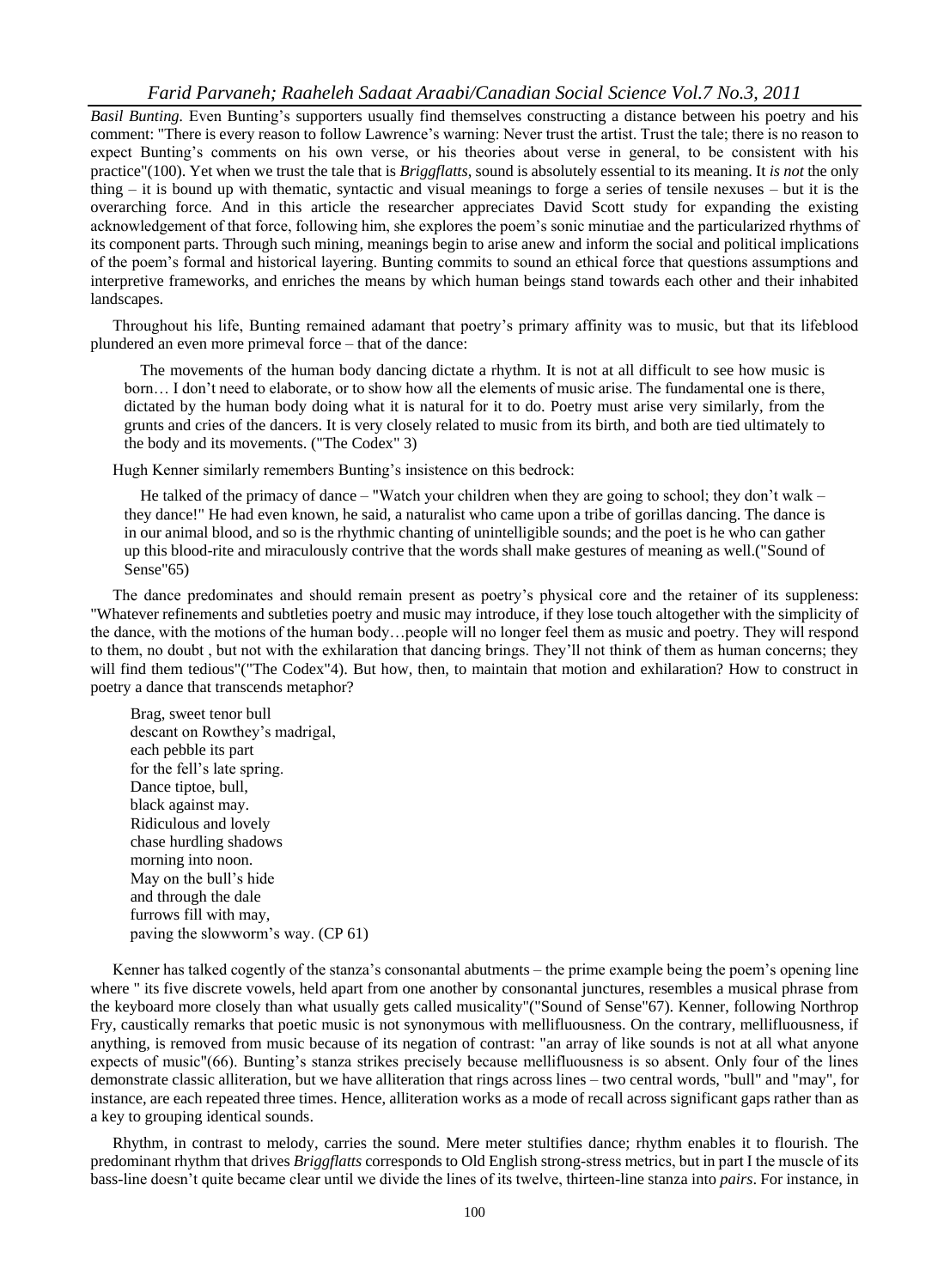the opening stanza, following the heavily stressed first line, a set of five-stress *caesured* pairs develops – capped by a final four-stress line:

 Brag, sweet tenor bull , descant on Rowthey"s madrigal, each pebble its part for the fell"s late spring. Dance tiptoe, bull, black against may. Ridiculous and lovely chase hurdling shadows morning into noon. May on the bull"s hide and through the dale furrows fill with may, paving the slowworm"s way.(CP 61)

What is perhaps even more remarkable about these lines is that when we map their stresses, it becomes clear that the system of strong-stress metrics serves to undergird an elaborate pattern of cross-cutting alliteration that marks the stanza as performing a complex, intertwined, but quite distinct dance:

| b  | S |   | d           | r | m  |
|----|---|---|-------------|---|----|
|    |   |   | $\mathbf f$ |   | S  |
| d  |   |   | b           | m |    |
| r  |   |   | ch          | h | sh |
| m  |   | n | m           |   | h  |
| th |   | d | f           | f | М  |
| p  |   | W |             |   |    |

Mapped across the caesura, a pattern of two halves engaged in a separate though interlocking dance emerges. On the left we have the dance, predominately, of the plosives  $-b, t, p$ , and  $d$  – whereas on the right we have a combination of fricatives  $-f$  and  $h$  – and the nasal *m*, and yet these two distinct halves hesitatingly come into contact as the predominant element of one dance is fleetingly mirrored in the other: the *d* and *b* slip momentarily to the right, and the *m* to the left. The dancers meet. This aligning of consonants recalls Zukofsky"s intricate metrics based on the *how of articulation*, though Bunting's arrangements are less structured and therefore allow for greater flexibility and more pronounced movement.

But the visual dance that becomes apparent when we map the stanza according to its cross-cutting alliterative strong-stresses serves only as corollary to the aural dance that emanates, echoes and shifts within the ear. That dance cannot begin until the poetry is read aloud. Bunting himself is adamant on this point:

Poetry lies dead on the page, until some voice brings it to life, just as music, on the stave, is no more than instructions to the player. A skilled musician can imagine the sound, more or less, and a skilled reader can try to hear, mentally, what his eyes see in print; but nothing will satisfy either of them till his ears hear it as real sound in the air. Poetry must be read aloud...(" The poet's Point of View" 80)

What this energy seeks is an emotional interaction with the reader, the audience, which generates the sheer joy and vigor of unbridled movement. For Bunting"s aural dance to be precipitated, the body, initially through the voice and the mouth, must be activated. Richer Caddel"s introduction to the *Complete Poems* exhorts the reader, "Read these poems aloud…For the new reader, the first experience of sounding these poems in the air, howevwe inexpertly, will be *physical* – but above all enriching".(11-12)

The aim of the present study ,in the first step, was to introduce modern English poet, Basil Bunting and then to elaborate his objectivist traces regarding to Diane Mitchell's perspective in poetry. By the means of this approach to clarify that word patterns which may at first appear dense and complicated on the page become articulated and clarified, resonating across the poem"s structure and therefore the subtleties and echoes of language which hold a poem together are revealed by the process of sounding it and at the end to show this method on the first part of Bunting"s long poem, Briggflatts, regarding to Scott's sound divisions. In a nutshell, according to Bunting:

"Poetry, like music is to be heard. It deals in sound – long sounds and short sounds, heavy beats and light beats, the tone relations of vowels, the relations of consonants to one another which are like instrumental colour in music. … A skilled musician can imagine the sound, more or less, and a skilled reader can try to hear, mentally, what his eyes see in print: but nothing will satisfy either of them till his ears hear it as real sound in the air. POETRY MUST BE READ ALOUD."("The Poet's Point of View 80)

### **REFERENCES**

Bunting, Basil. (2000). The Poet's Point of View. In W.N. Herbert and Matthew Hollis (Ed.), *Strong Words: Modern Poet on Modern Poetry* (pp. 80-82). Northumberland: Bloodax Books Ltd.

Bunting, Basil. (1975). *Third Programme Interview with Eric Mottram*. London: BBC.